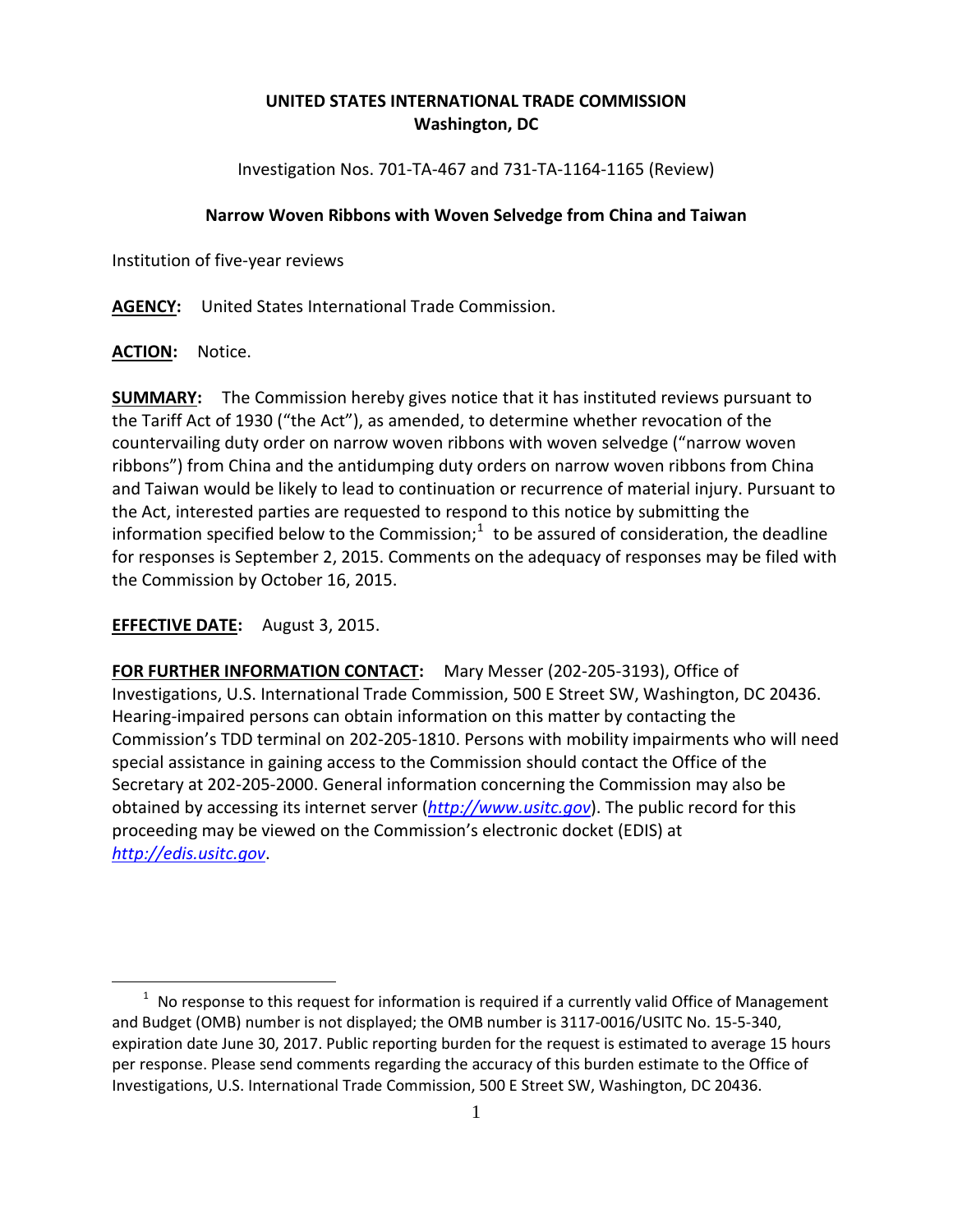## **SUPPLEMENTARY INFORMATION:**

**Background.**--On September 1, 2010, the Department of Commerce issued a countervailing duty order on imports of narrow woven ribbons from China (75 FR 53642) and antidumping duty orders on imports of narrow woven ribbons from China and Taiwan (75 FR 53632, as amended on September 17, 2010 (75 FR 56982)). The Commission is conducting reviews pursuant to section 751(c) of the Act, as amended (19 USC § 1675(c)), to determine whether revocation of the orders would be likely to lead to continuation or recurrence of material injury to the domestic industry within a reasonably foreseeable time. Provisions concerning the conduct of this proceeding may be found in the Commission's Rules of Practice and Procedure at 19 CFR Parts 201, Subparts A and B and 19 CFR Part 207, Subparts A and F. The Commission will assess the adequacy of interested party responses to this notice of institution to determine whether to conduct full or expedited reviews. The Commission's determinations in any expedited reviews will be based on the facts available, which may include information provided in response to this notice.

Definitions.--The following definitions apply to these reviews:

- (1) *Subject Merchandise* is the class or kind of merchandise that is within the scope of the five-year reviews, as defined by the Department of Commerce.
- (2) The *Subject Countries* in these reviews are China and Taiwan.
- (3) The *Domestic Like Product* is the domestically produced product or products which are like, or in the absence of like, most similar in characteristics and uses with, the *Subject Merchandise*. In its original determinations, the Commission defined a single *Domestic Like Product* consisting of narrow woven ribbons other than cut-edge ribbons that are within Commerce's scope.
- (4) The *Domestic Industry* is the U.S. producers as a whole of the *Domestic Like Product*, or those producers whose collective output of the *Domestic Like Product* constitutes a major proportion of the total domestic production of the product. In its original determination, the Commission defined the *Domestic Industry* as all producers of narrow woven ribbons.
- (5) The *Order Date* is the date that the orders under review became effective. In these reviews, the *Order Date* is September 1, 2010.
- (6) An *Importer* is any person or firm engaged, either directly or through a parent company or subsidiary, in importing the *Subject Merchandise* into the United States from a foreign manufacturer or through its selling agent.

**Participation in the proceeding and public service list.-**-Persons, including industrial users of the *Subject Merchandise* and, if the merchandise is sold at the retail level,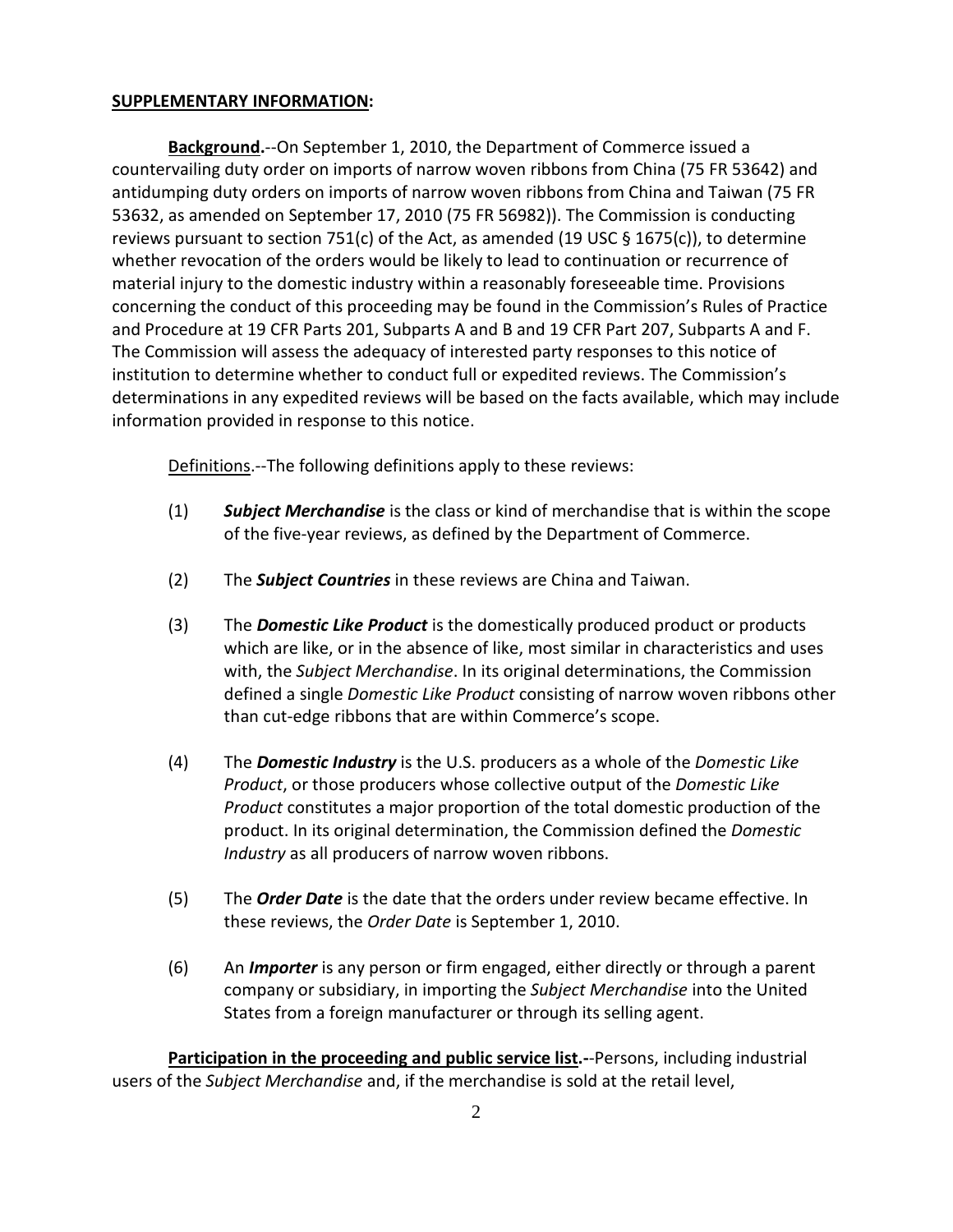representative consumer organizations, wishing to participate in the proceeding as parties must file an entry of appearance with the Secretary to the Commission, as provided in section 201.11(b)(4) of the Commission's rules, no later than 21 days after publication of this notice in the *Federal Register*. The Secretary will maintain a public service list containing the names and addresses of all persons, or their representatives, who are parties to the proceeding.

Former Commission employees who are seeking to appear in Commission five-year reviews are advised that they may appear in a review even if they participated personally and substantially in the corresponding underlying original investigation or an earlier review of the same underlying investigation. The Commission's designated agency ethics official has advised that a five-year review is not the same particular matter as the underlying original investigation, and a five-year review is not the same particular matter as an earlier review of the same underlying investigation for purposes of 18 U.S.C. § 207, the post employment statute for Federal employees, and Commission rule 201.15(b) (19 CFR § 201.15(b)), 79 FR 3246 (Jan. 17, 2014), 73 FR 24609 (May 5, 2008). Consequently, former employees are not required to seek Commission approval to appear in a review under Commission rule 19 CFR § 201.15, even if the corresponding underlying original investigation or an earlier review of the same underlying investigation was pending when they were Commission employees. For further ethics advice on this matter, contact Carol McCue Verratti, Deputy Agency Ethics Official, at 202-205-3088.

**Limited disclosure of business proprietary information (BPI) under an administrative protective order (APO) and APO service list.**--Pursuant to section 207.7(a) of the Commission's rules, the Secretary will make BPI submitted in this proceeding available to authorized applicants under the APO issued in the proceeding, provided that the application is made no later than 21 days after publication of this notice in the *Federal Register*. Authorized applicants must represent interested parties, as defined in 19 U.S.C. § 1677(9), who are parties to the proceeding. A separate service list will be maintained by the Secretary for those parties authorized to receive BPI under the APO.

**Certification.**--Pursuant to section 207.3 of the Commission's rules, any person submitting information to the Commission in connection with this proceeding must certify that the information is accurate and complete to the best of the submitter's knowledge. In making the certification, the submitter will be deemed to consent, unless otherwise specified, for the Commission, its employees, and contract personnel to use the information provided in any other reviews or investigations of the same or comparable products which the Commission conducts under Title VII of the Act, or in internal audits and investigations relating to the programs and operations of the Commission pursuant to 5 U.S.C. Appendix 3.

**Written submissions.**--Pursuant to section 207.61 of the Commission's rules, each interested party response to this notice must provide the information specified below. The deadline for filing such responses is September 2, 2015. Pursuant to section 207.62(b) of the Commission's rules, eligible parties (as specified in Commission rule 207.62(b)(1)) may also file comments concerning the adequacy of responses to the notice of institution and whether the Commission should conduct expedited or full reviews. The deadline for filing such comments is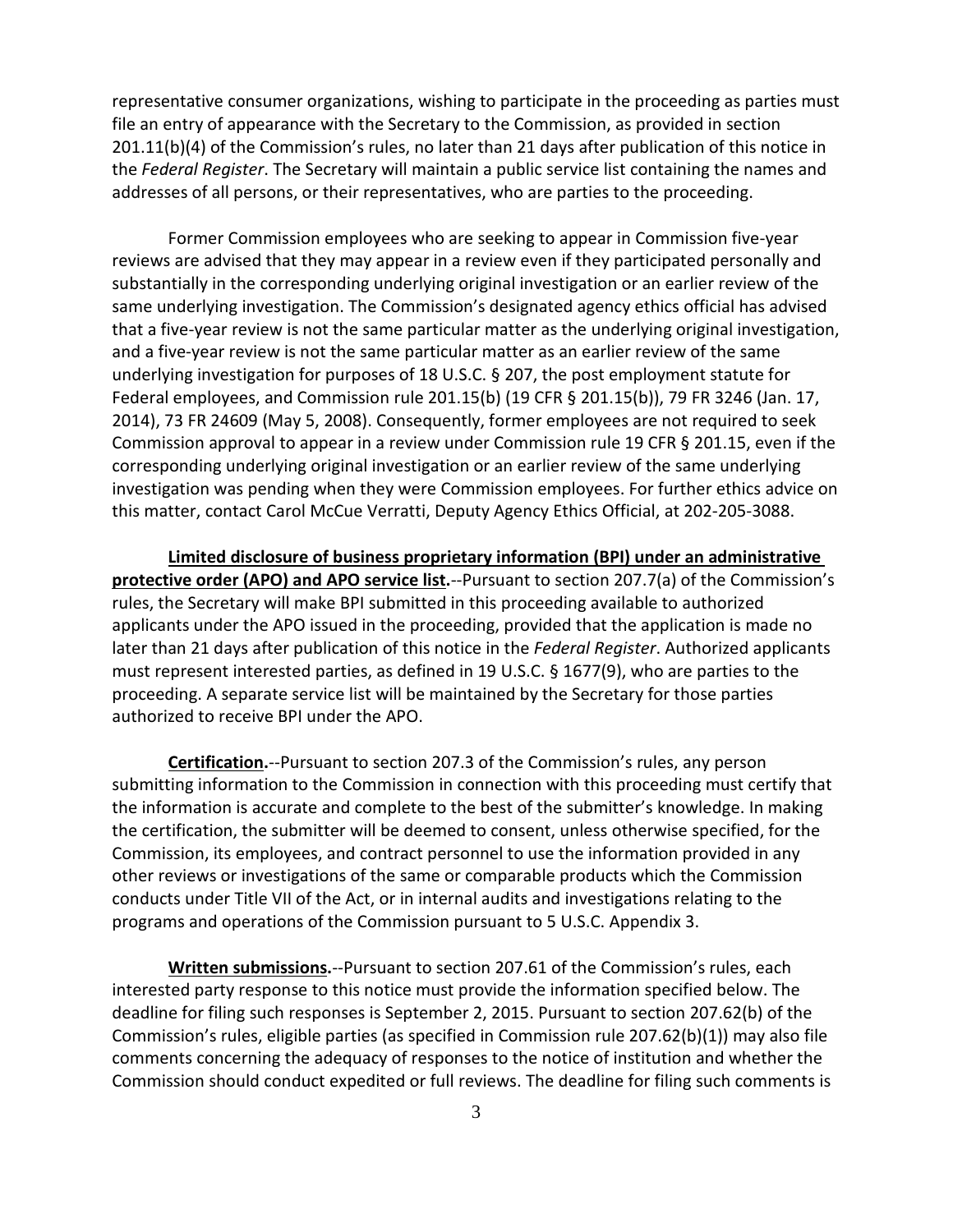October 16, 2015. All written submissions must conform with the provisions of sections 201.8 and 207.3 of the Commission's rules and any submissions that contain BPI must also conform with the requirements of sections 201.6 and 207.7 of the Commission's rules. Please be aware that the Commission's rules with respect to filing have changed. The most recent amendments took effect on July 25, 2014. *See* 79 FR 35920 (June 25, 2014), and the revised Commission Handbook on E-filing, available from the Commission's website at *http://edis.usitc.gov*. Also, in accordance with sections 201.16(c) and 207.3 of the Commission's rules, each document filed by a party to the proceeding must be served on all other parties to the proceeding (as identified by either the public or APO service list as appropriate), and a certificate of service must accompany the document (if you are not a party to the proceeding you do not need to serve your response).

**Inability to provide requested information.**--Pursuant to section 207.61(c) of the Commission's rules, any interested party that cannot furnish the information requested by this notice in the requested form and manner shall notify the Commission at the earliest possible time, provide a full explanation of why it cannot provide the requested information, and indicate alternative forms in which it can provide equivalent information. If an interested party does not provide this notification (or the Commission finds the explanation provided in the notification inadequate) and fails to provide a complete response to this notice, the Commission may take an adverse inference against the party pursuant to section 776(b) of the Act (19 U.S.C. § 1677e(b)) in making its determinations in the reviews.

**INFORMATION TO BE PROVIDED IN RESPONSE TO THIS NOTICE OF INSTITUTION:** If you are a domestic producer, union/worker group, or trade/business association; import/export *Subject Merchandise* from more than one *Subject Country*; or produce *Subject Merchandise* in more than one *Subject Country*, you may file a single response. If you do so, please ensure that your response to each question includes the information requested for each pertinent *Subject Country.* As used below, the term "firm" includes any related firms.

- (1) The name and address of your firm or entity (including World Wide Web address) and name, telephone number, fax number, and E-mail address of the certifying official.
- (2) A statement indicating whether your firm/entity is a U.S. producer of the *Domestic Like Product*, a U.S. union or worker group, a U.S. importer of the *Subject Merchandise*, a foreign producer or exporter of the *Subject Merchandise*, a U.S. or foreign trade or business association, or another interested party (including an explanation). If you are a union/worker group or trade/business association, identify the firms in which your workers are employed or which are members of your association.
- (3) A statement indicating whether your firm/entity is willing to participate in this proceeding by providing information requested by the Commission.
- (4) A statement of the likely effects of the revocation of the orders on the *Domestic Industry* in general and/or your firm/entity specifically. In your response, please discuss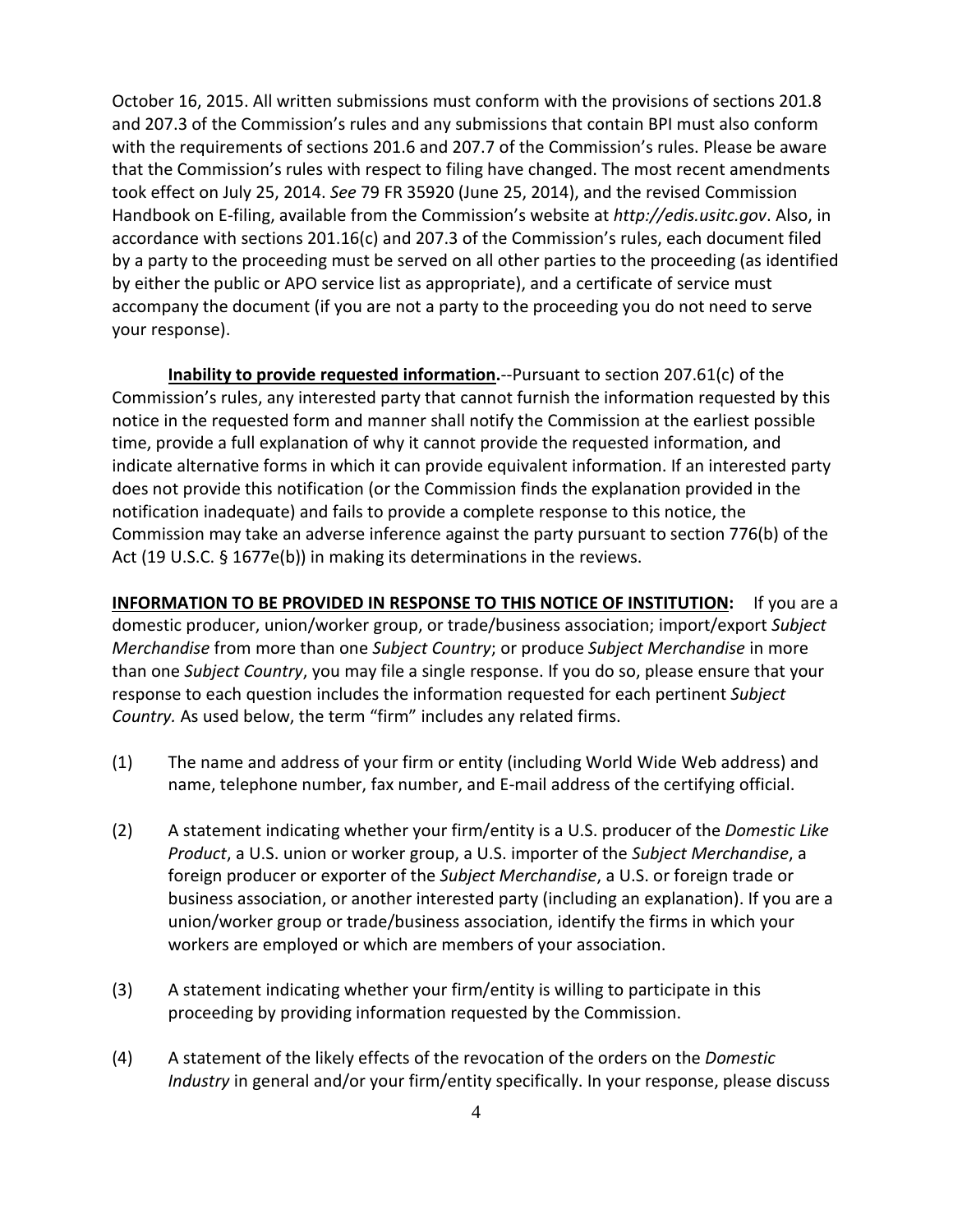the various factors specified in section 752(a) of the Act (19 U.S.C. § 1675a(a)) including the likely volume of subject imports, likely price effects of subject imports, and likely impact of imports of *Subject Merchandise* on the *Domestic Industry*.

- (5) A list of all known and currently operating U.S. producers of the *Domestic Like Product*. Identify any known related parties and the nature of the relationship as defined in section 771(4)(B) of the Act (19 U.S.C. § 1677(4)(B)).
- (6) A list of all known and currently operating U.S. importers of the *Subject Merchandise* and producers of the *Subject Merchandise* in each *Subject Country* that currently export or have exported *Subject Merchandise* to the United States or other countries since the *Order Date*.
- (7) A list of 3-5 leading purchasers in the U.S. market for the *Domestic Like Product* and the *Subject Merchandise* (including street address, World Wide Web address, and the name, telephone number, fax number, and E-mail address of a responsible official at each firm).
- (8) A list of known sources of information on national or regional prices for the *Domestic Like Product* or the *Subject Merchandise* in the U.S. or other markets.
- (9) If you are a U.S. producer of the *Domestic Like Product*, provide the following information on your firm's operations on that product during calendar year 2014, except as noted (report quantity data in square yards and value data in U.S. dollars, f.o.b. plant). If you are a union/worker group or trade/business association, provide the information, on an aggregate basis, for the firms in which your workers are employed/which are members of your association.
	- (a) Production (quantity) and, if known, an estimate of the percentage of total U.S. production of the *Domestic Like Product* accounted for by your firm's(s') production;
	- (b) Capacity (quantity) of your firm to produce the *Domestic Like Product* (i.e., the level of production that your establishment(s) could reasonably have expected to attain during the year, assuming normal operating conditions (using equipment and machinery in place and ready to operate), normal operating levels (hours per week/weeks per year), time for downtime, maintenance, repair, and cleanup, and a typical or representative product mix);
	- (c) the quantity and value of U.S. commercial shipments of the *Domestic Like Product* produced in your U.S. plant(s);
	- (d) the quantity and value of U.S. internal consumption/company transfers of the *Domestic Like Product* produced in your U.S. plant(s); and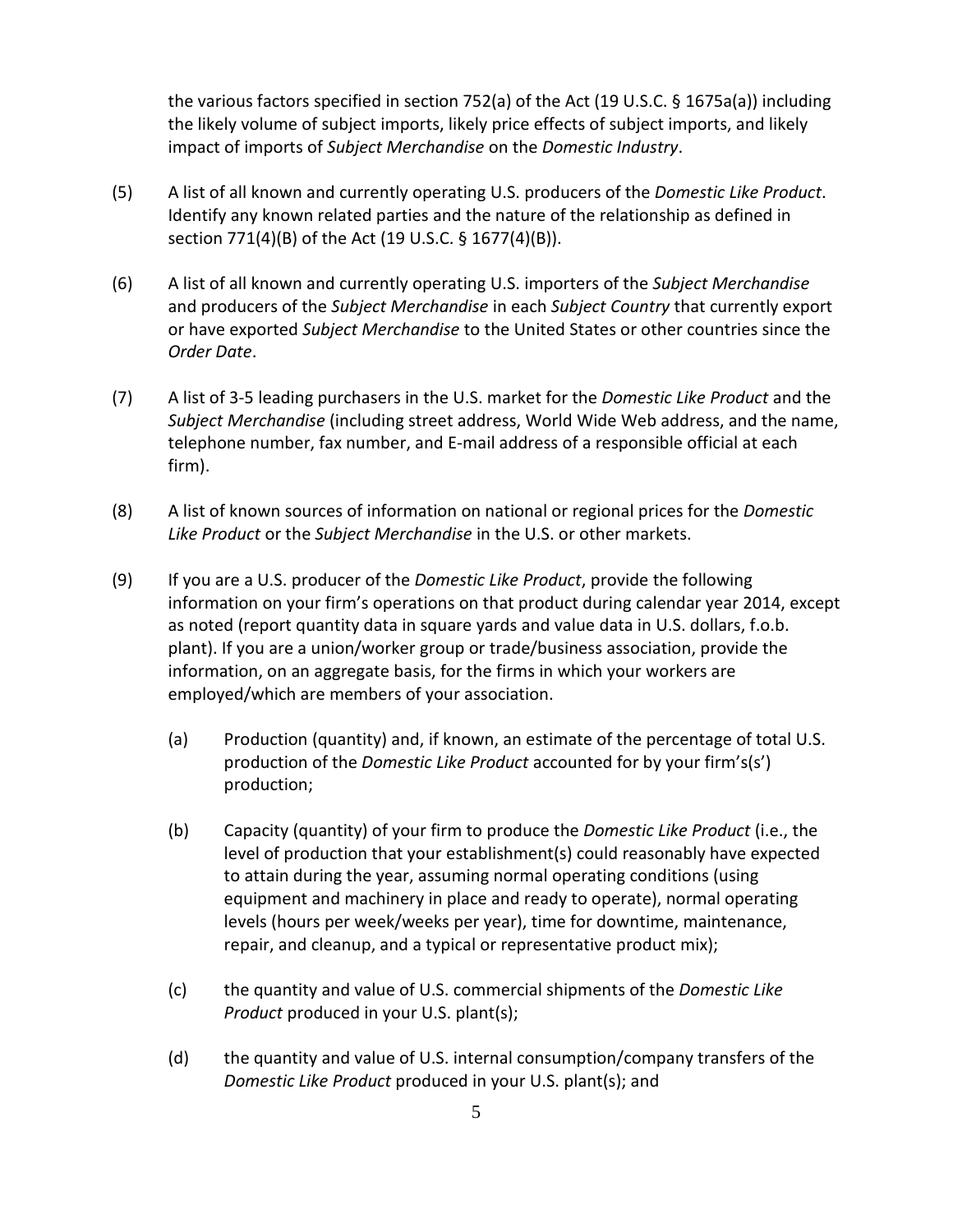- (e) the value of (i) net sales, (ii) cost of goods sold (COGS), (iii) gross profit, (iv) selling, general and administrative (SG&A) expenses, and (v) operating income of the *Domestic Like Product* produced in your U.S. plant(s) (include both U.S. and export commercial sales, internal consumption, and company transfers) for your most recently completed fiscal year (identify the date on which your fiscal year ends).
- (10) If you are a U.S. importer or a trade/business association of U.S. importers of the *Subject Merchandise* from any *Subject Country*, provide the following information on your firm's(s') operations on that product during calendar year 2014 (report quantity data in square yards and value data in U.S. dollars). If you are a trade/business association, provide the information, on an aggregate basis, for the firms which are members of your association.
	- (a) The quantity and value (landed, duty-paid but not including antidumping or countervailing duties) of U.S. imports and, if known, an estimate of the percentage of total U.S. imports of *Subject Merchandise* from each *Subject Country* accounted for by your firm's(s') imports;
	- (b) the quantity and value (f.o.b. U.S. port, including antidumping and/or countervailing duties) of U.S. commercial shipments of *Subject Merchandise* imported from each *Subject Country*; and
	- (c) the quantity and value (f.o.b. U.S. port, including antidumping and/or countervailing duties) of U.S. internal consumption/company transfers of *Subject Merchandise* imported from each *Subject Country*.
- (11) If you are a producer, an exporter, or a trade/business association of producers or exporters of the *Subject Merchandise* in any *Subject Country*, provide the following information on your firm's(s') operations on that product during calendar year 2014 (report quantity data in square yards and value data in U.S. dollars, landed and duty-paid at the U.S. port but not including antidumping or countervailing duties). If you are a trade/business association, provide the information, on an aggregate basis, for the firms which are members of your association.
	- (a) Production (quantity) and, if known, an estimate of the percentage of total production of *Subject Merchandise* in each *Subject Country* accounted for by your firm's(s') production;
	- (b) Capacity (quantity) of your firm(s) to produce the *Subject Merchandise* in each *Subject Country* (i.e., the level of production that your establishment(s) could reasonably have expected to attain during the year, assuming normal operating conditions (using equipment and machinery in place and ready to operate),